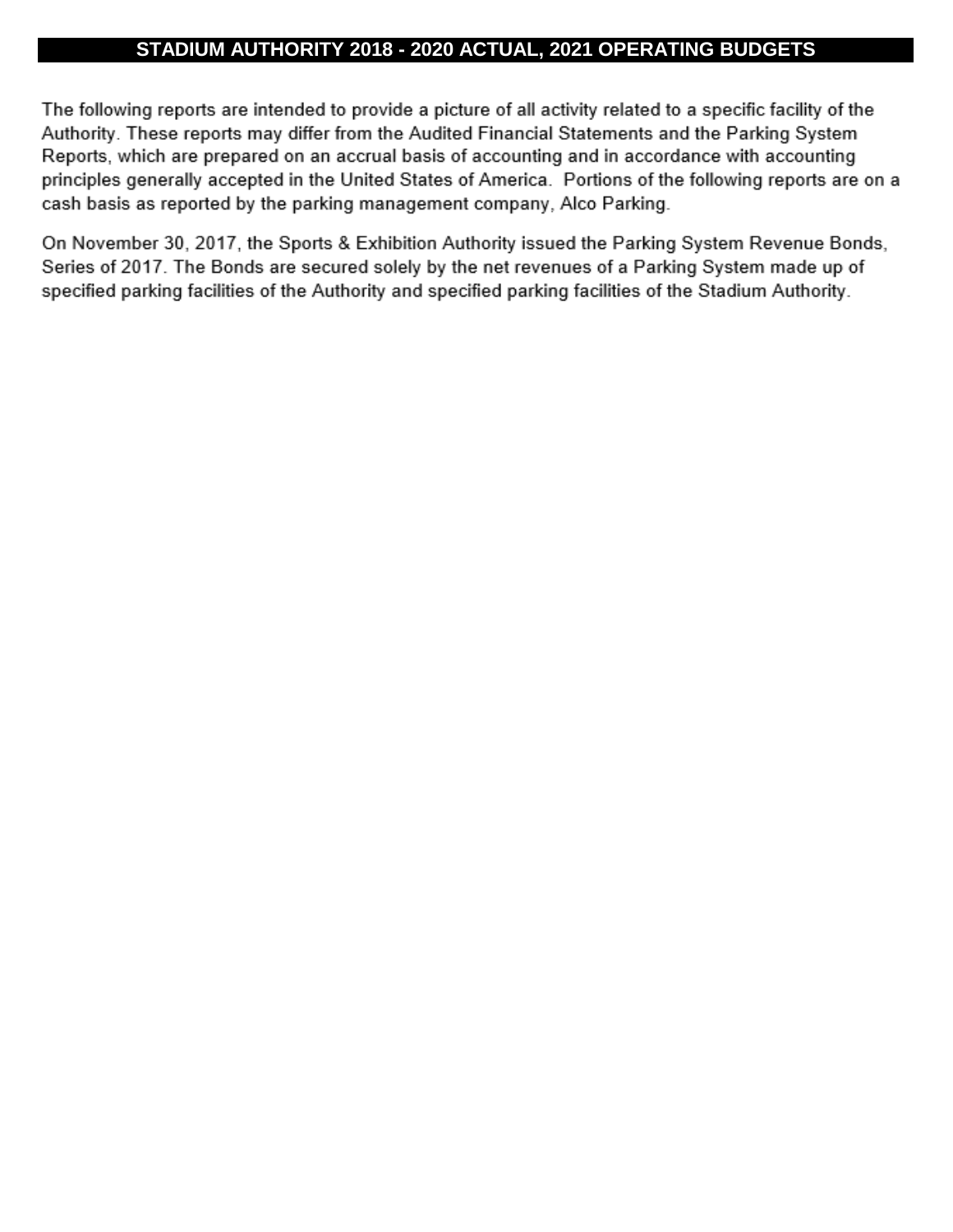| <b>STADIUM AUTHORITY OPERATING</b>              |    |                       |      |                       |    |                       |  |                       |  |
|-------------------------------------------------|----|-----------------------|------|-----------------------|----|-----------------------|--|-----------------------|--|
| <b>UNRESTRICTED REVENUE</b>                     |    | <b>ACTUAL</b><br>2018 |      | <b>ACTUAL</b><br>2019 |    | <b>ACTUAL</b><br>2020 |  | <b>BUDGET</b><br>2021 |  |
| <b>Revenues</b>                                 |    |                       |      |                       |    |                       |  |                       |  |
| Interest income                                 | \$ | 149,243               | - \$ | 54,630                | \$ | 20,542 \$             |  | 100,000               |  |
| <b>Total Revenues Unrestricted</b>              |    | 149,243               |      | 54,630                |    | 20,542                |  | 100,000               |  |
| <b>Expenses</b>                                 |    |                       |      |                       |    |                       |  |                       |  |
| Salary                                          |    | 47,566                |      | 47,566                |    | 47,566                |  | 47,600                |  |
| Professional fees (legal, audit, admin support) |    | 16,413                |      | 31,811                |    | 51,485                |  | 210,000               |  |
| Insurance                                       |    | 7,337                 |      | 7,324                 |    | 6,425                 |  | 10,000                |  |
| Bank fees/Other                                 |    | 1,360                 |      | 3,460                 |    | 3,065                 |  | 2,600                 |  |
| <b>Total Expenses Unrestricted</b>              |    | 72,676                |      | 90,160                |    | 108,541               |  | 270,200               |  |
| <b>Sub total Gain (Loss) Unrestricted</b>       |    | 76,567                |      | (35,530)              |    | (87,999)              |  | (170, 200)            |  |
| <b>Restricted</b>                               |    |                       |      |                       |    |                       |  |                       |  |
| <b>Revenues</b>                                 |    |                       |      |                       |    |                       |  |                       |  |
| Parking lot revenues:                           |    |                       |      |                       |    |                       |  |                       |  |
| (Lot 1 through Lots 7A - 7J)                    |    | 1,502,135             |      | 1,582,250             |    | 725,442               |  | 791,994               |  |
| Land sale proceeds                              |    |                       |      |                       |    | 1,200,314             |  | 1,872,729             |  |
| <b>Total Revenues Restricted</b>                |    | 1,502,135             |      | 1,582,250             |    | 1.925.756             |  | 2,664,723             |  |
| <b>Expenses</b>                                 |    |                       |      |                       |    |                       |  |                       |  |
| PennDOT lease                                   |    | 70.080                |      | 70,080                |    | 70.080                |  | 70.080                |  |
| Pledged to garage financings                    |    | 1,432,055             |      | 1,512,170             |    | 655,362               |  | 721,914               |  |
| <b>Land Sale Proceeds Restricted</b>            |    | 63,690                |      | 63,690                |    | 688,178               |  | 1,097,377             |  |
| <b>Total Expenses Restricted</b>                |    | 1,565,825             |      | 1,645,940             |    | 1,413,620             |  | 1,889,371             |  |
| Sub total Gain (Loss) Restricted                |    | (63, 690)             |      | (63, 690)             |    | 512,136               |  | 775,352               |  |
| <b>Total Gain (Loss)</b>                        |    | 12,877                |      | (99, 220)             |    | 424,137               |  | 605,152               |  |
| Cash on hand                                    |    |                       |      | 99,220                |    |                       |  | 170,200               |  |
| Net (Loss) Income                               | \$ | 12,877 \$             |      | $\blacksquare$        | \$ | 424,137 \$            |  | 775,352               |  |

This does not include any West General Robinson Street Garage or Gold 1 Garage revenues, expenses or debt. Net Revenues of the garages are pledged to the 2017 Parking System Revenue Bonds and are reflected in separate budgets.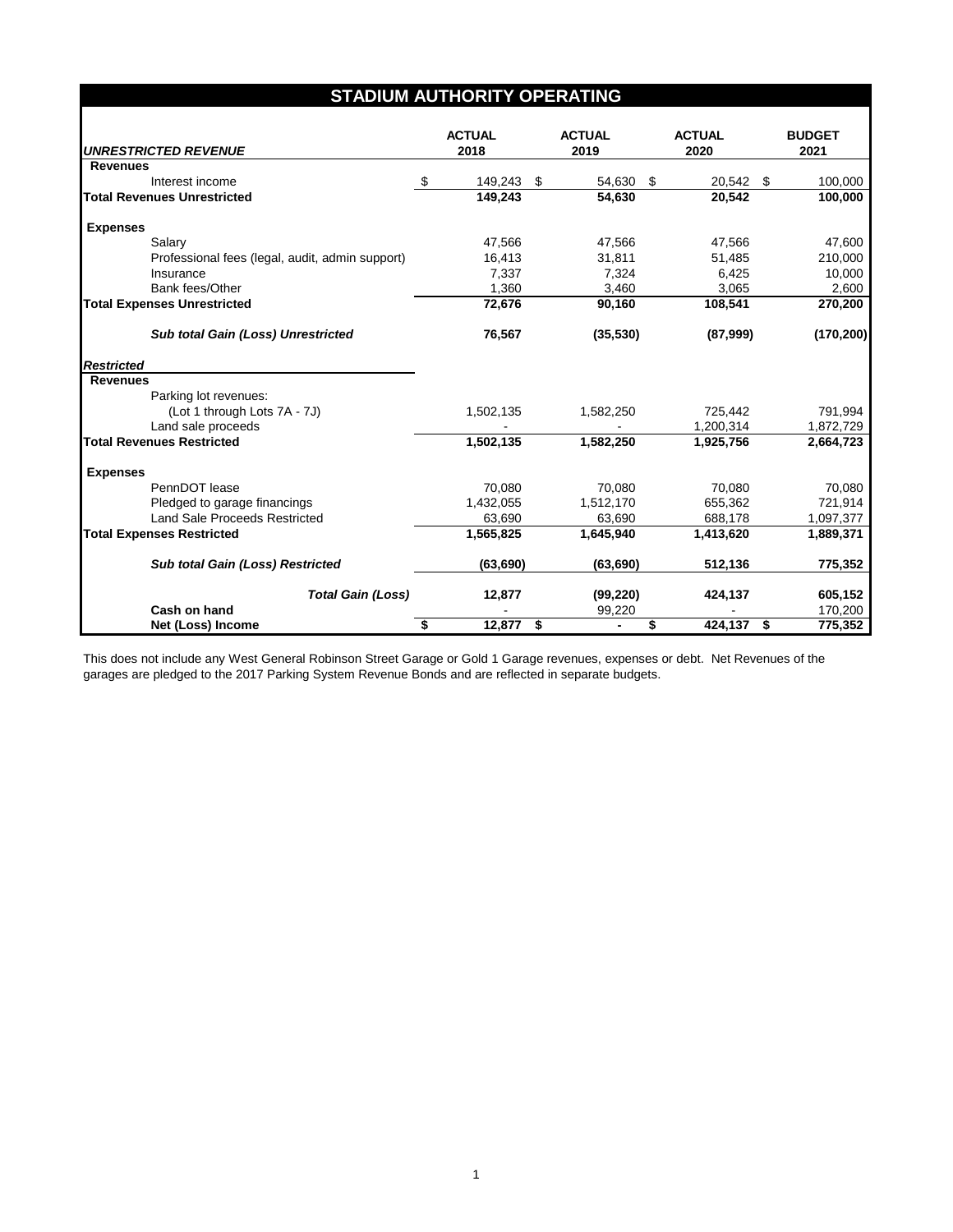## **WEST GENERAL ROBINSON STREET GARAGE OPERATING**

|                                           | <b>ACTUAL</b><br>2018 |    | <b>ACTUAL</b><br>2019 |  | <b>ACTUAL</b><br>2020 |  | <b>BUDGET</b><br>2021 |
|-------------------------------------------|-----------------------|----|-----------------------|--|-----------------------|--|-----------------------|
| <b>OPERATING REVENUE:</b>                 |                       |    |                       |  |                       |  |                       |
| Non-Taxable Revenue                       | \$<br>9,597           | \$ | $4,035$ \$            |  | $2,141$ \$            |  | 3,000                 |
| <b>Taxable Revenue</b>                    | 5,138,021             |    | 5,405,884             |  | 2,138,128             |  | 3,671,415             |
| <b>GROSS OPERATING REVENUE</b>            | 5,147,618             |    | 5,409,919             |  | 2,140,269             |  | 3,674,415             |
| Less: Parking Tax                         | (1,402,204)           |    | (1,474,225)           |  | (583, 186)            |  | (1,001,305)           |
| <b>ADJUSTED GROSS REVENUE</b>             | 3,745,414             |    | 3,935,694             |  | 1,557,083             |  | 2,673,110             |
| <b>OPERATING EXPENSES:</b>                |                       |    |                       |  |                       |  |                       |
| Insurance - G/L                           | 22,482                |    | 22,499                |  | 19,724                |  | 24,800                |
| Maintenance/repairs                       | 146,725               |    | 183,515               |  | 89,770                |  | 108,877               |
| Maintenance Special Projects <sup>1</sup> |                       |    |                       |  |                       |  |                       |
| Office/Operations                         | 101,321               |    | 130,338               |  | 82,203                |  | 110,635               |
| Payroll/Taxes/Benefits                    | 230,940               |    | 211,558               |  | 97,806                |  | 200,251               |
| Security                                  | 214,932               |    | 212,226               |  | 119,036               |  | 221,300               |
| <b>Utilities</b>                          | 63,676                |    | 59,380                |  | 52,466                |  | 63,400                |
| Other                                     | 79,433                |    | 84,273                |  | 38,822                |  | 72,504                |
| Mgmt/Alco fees                            | 49,200                |    | 50,430                |  | 51,691                |  | 52,983                |
| <b>TOTAL OPERATING EXPENSES</b>           | 908,709               |    | 954,219               |  | 551,518               |  | 854,750               |
| <b>INET OPERATING INCOME FROM LOT</b>     | 2,836,705             |    | 2,981,475             |  | 1,005,565             |  | 1,818,360             |
| Other Income/(Expense)                    | 85,711                |    | 89,127                |  | 155,977               |  | 31,812                |
| Insurance property                        | (33, 687)             |    | (35, 113)             |  | (32, 575)             |  | (46, 621)             |
| <b>NET INCOME FROM GARAGE</b>             | 2,888,729             |    | 3,035,489             |  | 1,128,967             |  | 1,803,551             |
| <b>Debt Service</b>                       | (741, 250)            |    | (739, 350)            |  | (742, 350)            |  | (739,750)             |
| <b>NET SURPLUS / (DEFICIT)</b>            | \$<br>2,147,479 \$    |    | 2,296,139 \$          |  | 386,617 \$            |  | 1,063,801             |

<sup>1</sup>Maintenance Special Projects only includes amounts paid by Alco. The Capital, Maintenance, Repair and Replacement report for this garage includes amounts paid by Alco and the Sports & Exhibition Authority.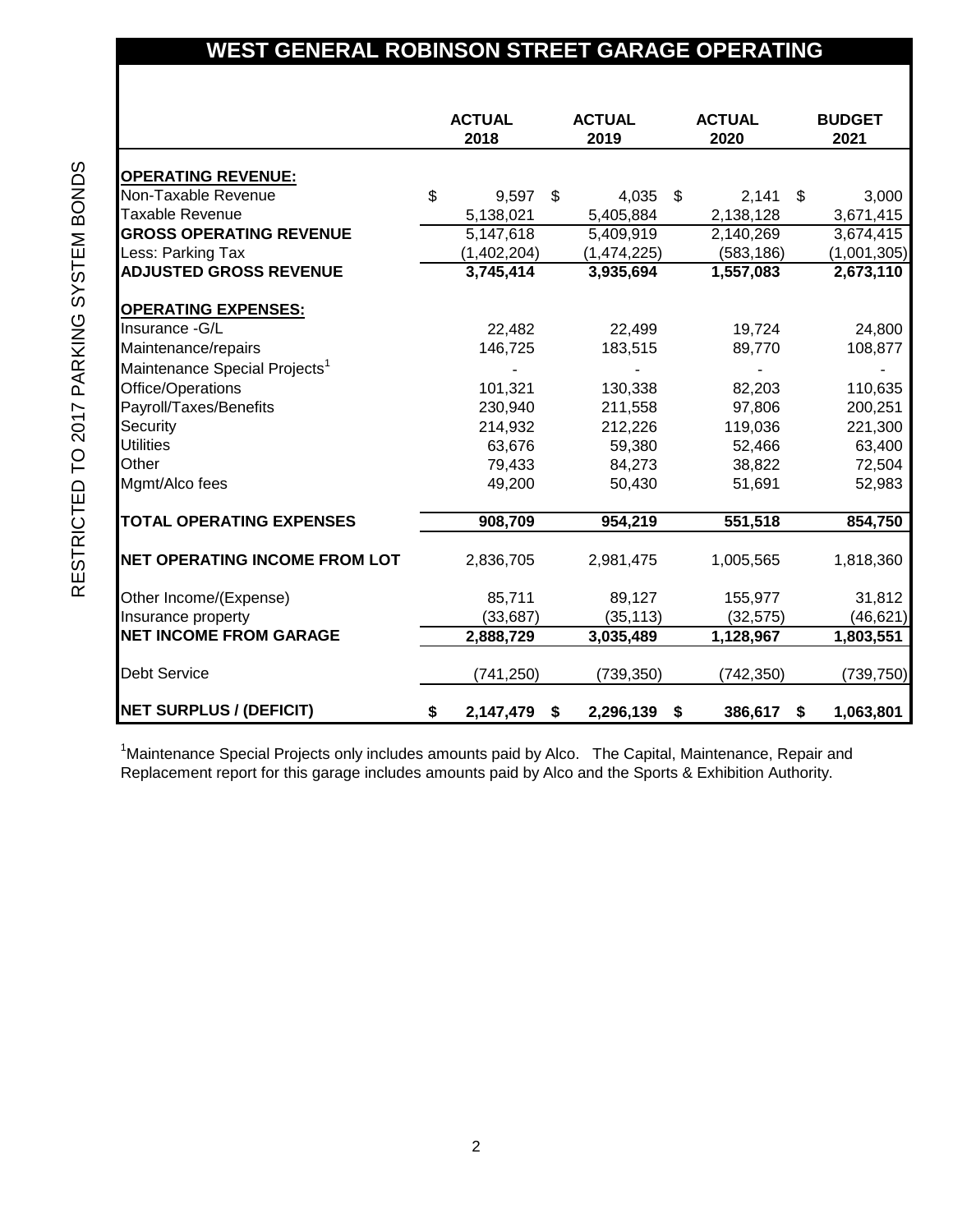| <b>GOLD 1 GARAGE OPERATING</b>            |    |                                  |                       |     |                       |    |                       |  |  |
|-------------------------------------------|----|----------------------------------|-----------------------|-----|-----------------------|----|-----------------------|--|--|
|                                           |    | <b>ACTUAL</b><br>2018            | <b>ACTUAL</b><br>2019 |     | <b>ACTUAL</b><br>2020 |    | <b>BUDGET</b><br>2021 |  |  |
| <b>OPERATING REVENUE:</b>                 |    |                                  |                       |     |                       |    |                       |  |  |
| Non-Taxable Revenue                       | \$ | 50<br>$\boldsymbol{\mathcal{F}}$ | 100 \$                |     | $3,423$ \$            |    |                       |  |  |
| Taxable Revenue                           |    | 3,205,045                        | 3,452,743             |     | 2,082,195             |    | 3,161,875             |  |  |
| <b>GROSS OPERATING REVENUE</b>            |    | 3,205,095                        | 3,452,843             |     | 2,085,618             |    | 3,161,875             |  |  |
| Less: Parking Tax                         |    | (873, 171)                       | (941, 642)            |     | (567, 877)            |    | (862, 338)            |  |  |
| <b>ADJUSTED GROSS REVENUE</b>             |    | 2,331,924                        | 2,511,201             |     | 1,517,741             |    | 2,299,537             |  |  |
| <b>OPERATING EXPENSES:</b>                |    |                                  |                       |     |                       |    |                       |  |  |
| Insurance -G/L                            |    | 14,807                           | 15,613                |     | 13,927                |    | 16,400                |  |  |
| Maintenance/repairs                       |    | 79,269                           | 132,181               |     | 45,817                |    | 90,565                |  |  |
| Maintenance Special Projects <sup>1</sup> |    | 9,156                            |                       |     |                       |    |                       |  |  |
| Office/Operations                         |    | 25,564                           | 47,435                |     | 21,419                |    | 39,075                |  |  |
| Payroll/Taxes/Benefits                    |    | 122,538                          | 141,574               |     | 93,823                |    | 164,391               |  |  |
| Security                                  |    | 153,230                          | 170,699               |     | 128,230               |    | 164,500               |  |  |
| <b>Utilities</b>                          |    | 42,901                           | 34,337                |     | 39,060                |    | 41,700                |  |  |
| Other                                     |    | 15,883                           | 16,851                |     | 7,763                 |    | 14,502                |  |  |
| Mgmt/Alco fees                            |    | 43,051                           | 44,126                |     | 45,229                |    | 46,360                |  |  |
| <b>TOTAL OPERATING EXPENSES</b>           |    | 506,399                          | 602,816               |     | 395,268               |    | 577,493               |  |  |
| <b>NET OPERATING INCOME FROM LOT</b>      |    | 1,825,525                        | 1,908,385             |     | 1,122,473             |    | 1,722,044             |  |  |
| Other Income/(Expense)                    |    | (21, 170)                        | (17, 475)             |     | 10,289                |    | (12,000)              |  |  |
| Insurance property                        |    | (24, 389)                        | (25, 504)             |     | (27, 499)             |    | (45, 933)             |  |  |
| <b>NET INCOME FROM GARAGE</b>             |    | 1,779,966                        | 1,865,406             |     | 1,105,263             |    | 1,664,111             |  |  |
| <b>Debt Service</b>                       |    | (1,025,417)                      | (1,028,200)           |     | (1,026,400)           |    | (1,024,000)           |  |  |
| <b>NET SURPLUS / (DEFICIT)</b>            | \$ | 754,549<br>\$                    | 837,206               | -\$ | 78,863                | \$ | 640,111               |  |  |

<sup>1</sup>Maintenance Special Projects only includes amounts paid by Alco. The Capital, Maintenance, Repair and Replacement report for this garage includes amounts paid by Alco and the Sports & Exhibition Authority.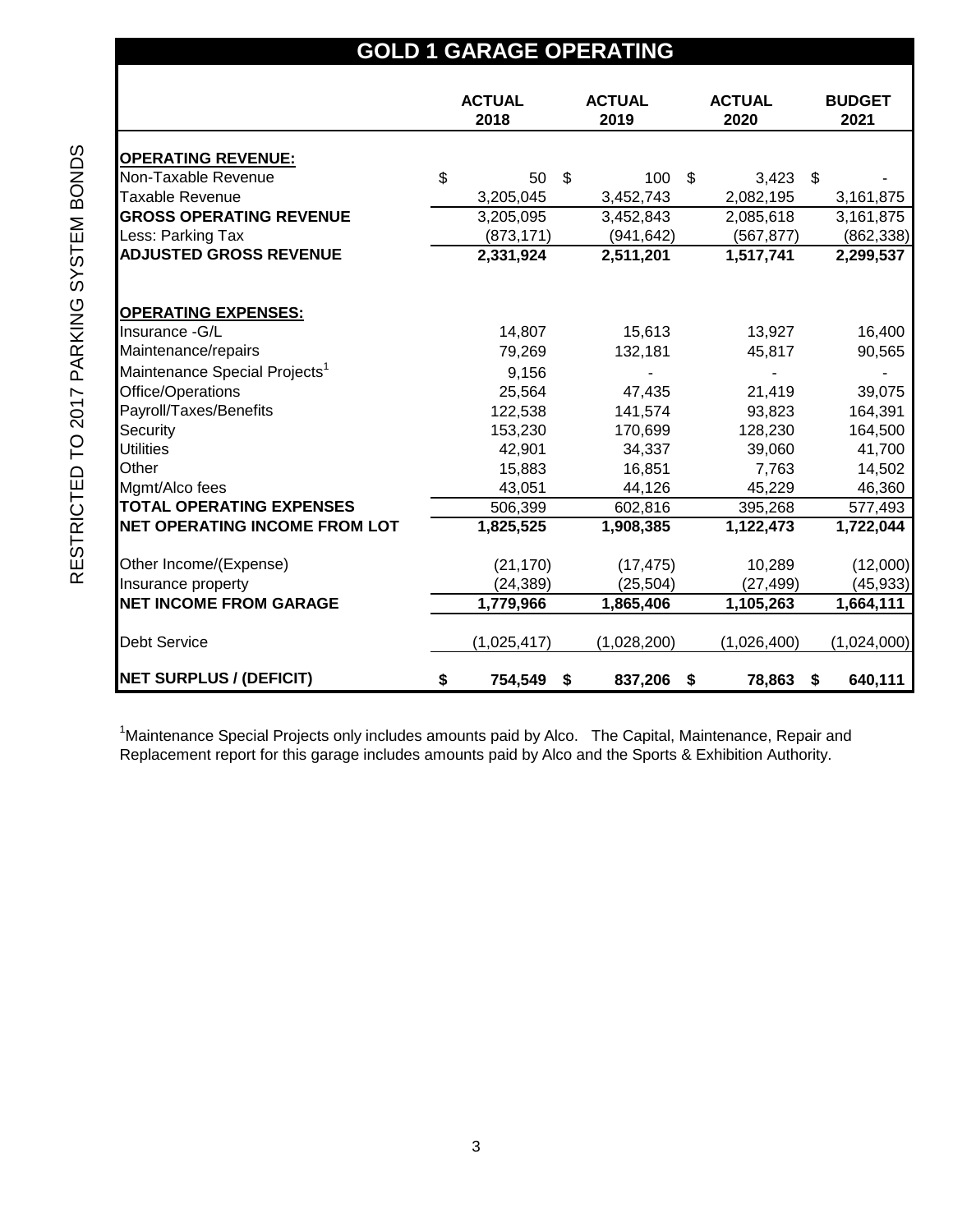| <b>LOTS 1-5 OPERATING</b>                 |    |               |    |               |               |            |    |               |  |  |  |
|-------------------------------------------|----|---------------|----|---------------|---------------|------------|----|---------------|--|--|--|
|                                           |    | <b>ACTUAL</b> |    | <b>ACTUAL</b> | <b>ACTUAL</b> |            |    | <b>Budget</b> |  |  |  |
|                                           |    | 2018          |    | 2019          |               | 2020       |    | 2021          |  |  |  |
|                                           |    |               |    |               |               |            |    |               |  |  |  |
| <b>OPERATING REVENUE:</b>                 |    |               |    |               |               |            |    |               |  |  |  |
| Non-Taxable Revenue                       | \$ | 424,653       | \$ | 432,665       | \$            | 405,357    | \$ | 330,646       |  |  |  |
| <b>Taxable Revenue</b>                    |    | 3,017,530     |    | 2,992,726     |               | 1,247,507  |    | 2,028,428     |  |  |  |
| <b>GROSS OPERATING REVENUE</b>            |    | 3,442,183     |    | 3,425,391     |               | 1,652,864  |    | 2,359,074     |  |  |  |
| Less: Parking Tax                         |    | (822, 971)    |    | (815, 224)    |               | (337, 327) |    | (577,759)     |  |  |  |
| <b>ADJUSTED GROSS REVENUE</b>             |    | 2,619,212     |    | 2,610,167     |               | 1,315,537  |    | 1,781,315     |  |  |  |
| <b>OPERATING EXPENSES:</b>                |    |               |    |               |               |            |    |               |  |  |  |
| Insurance - G/L                           |    | 19,593        |    | 19,773        |               | 20,644     |    | 28,200        |  |  |  |
| Maintenance/repairs                       |    | 134,509       |    | 123,788       |               | 72,047     |    | 571,848       |  |  |  |
| Maintenance Special Projects <sup>1</sup> |    | 18,514        |    |               |               |            |    |               |  |  |  |
| Office/Operations                         |    | 133,196       |    | 115,670       |               | 119,036    |    | 95,286        |  |  |  |
| Payroll/Taxes/Benefits                    |    | 354,445       |    | 363,873       |               | 168,894    |    | 190,076       |  |  |  |
| Security                                  |    | 68,174        |    | 62,936        |               | 16,841     |    | 24,150        |  |  |  |
| <b>Utilities</b>                          |    | 15,571        |    | 15,660        |               | 14,438     |    | 11,420        |  |  |  |
| Other                                     |    | 18,465        |    | 19,588        |               | 9,438      |    | 15,386        |  |  |  |
| Mgmt/Alco fees                            |    | 1,206,223     |    | 1,226,408     |               | 556,832    |    | 526,903       |  |  |  |
| <b>TOTAL OPERATING EXPENSES</b>           |    | 1,968,690     |    | 1,947,696     |               | 978,170    |    | 1,463,269     |  |  |  |
| <b>NET OPERATING INCOME FROM LOT</b>      |    | 650,522       |    | 662,471       |               | 337,367    |    | 318,046       |  |  |  |
| Other Income/(Expense)                    |    | 321,258       |    | 318,589       |               | 123,984    |    | 189,856       |  |  |  |
| <b>NET SURPLUS / (DEFICIT)</b>            | \$ | 971,780       | \$ | 981,060       | \$            | 461,351    | \$ | 507,902       |  |  |  |

<sup>1</sup>Maintenance Special Projects only includes amounts paid by Alco. The Capital, Maintenance, Repair and Replacement report for these lots includes amounts paid by Alco and the Sports & Exhibition Authority.